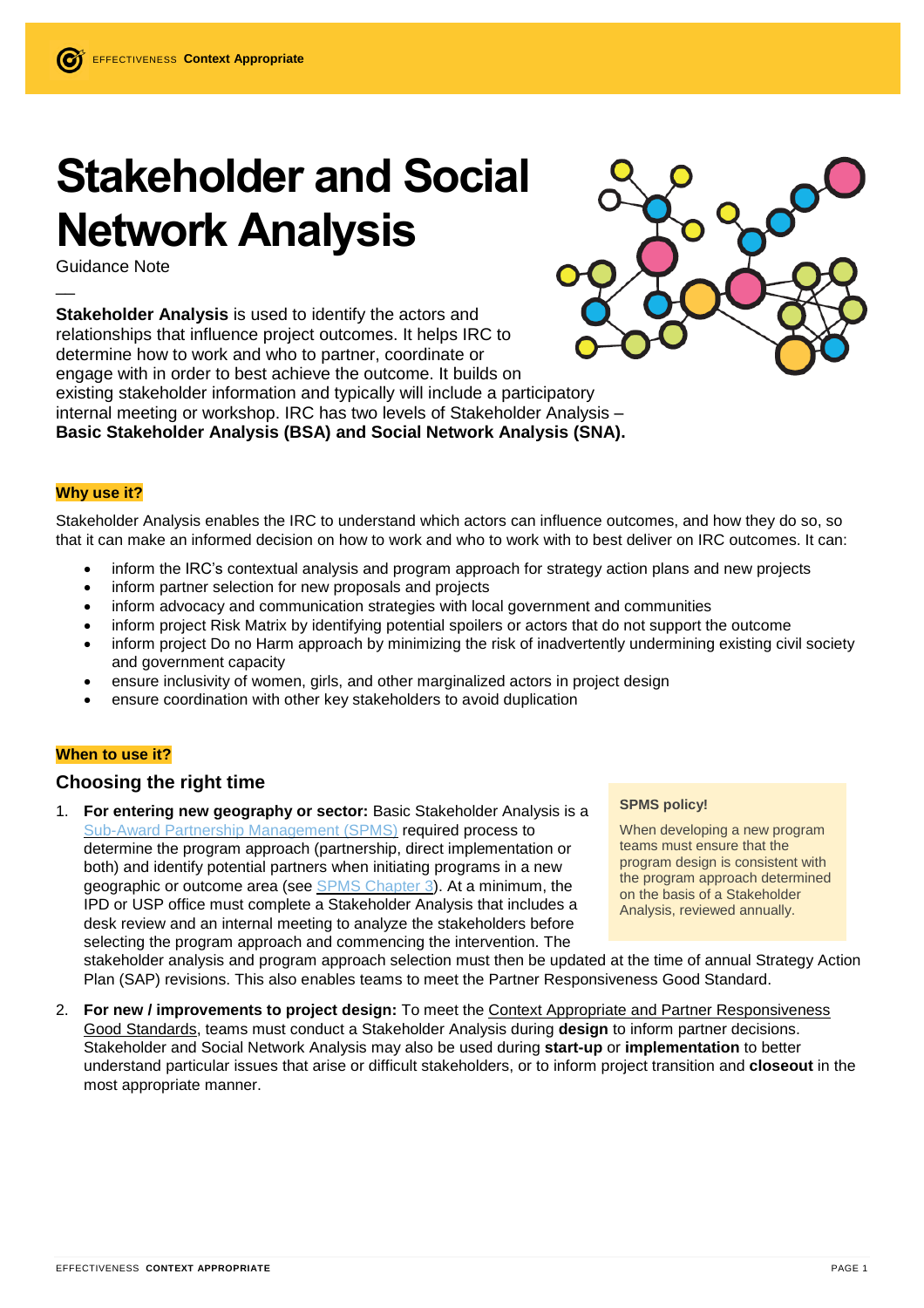# **Choosing the right approach – Basic Stakeholder Analysis or Social Network Analysis?**

Basic Stakeholder Analysis and Social Network Analysis have the same purpose of informing who to work with and how to work with them. The main difference between the approaches is the level of depth the analysis goes into and the skills necessary to facilitate it.

**Basic Stakeholder Analysis** is a process to identify the influence of individual actors in relation to achieving the project outcome through a desk review and participatory internal meeting or workshop and where appropriate KIIs. In short, it aims to answer who the actor is and how the actor might impact a project's success.

**Social Network Analysis** is a process to map the influence of individual actors *and* their relationships in relation to achieving the project outcome through a desk review, a participatory internal meeting or workshop and, where appropriate, KIIs. In short, it aims to determine who the actors are, how they are connected to each other, and how the network of actors might impact a project's success.

The table below provides some key considerations on which approach may be most appropriate to you.

| <b>Considerations</b>                                  |                        | <b>Basic Stakeholder Analysis</b> | <b>Social Network Analysis</b> |
|--------------------------------------------------------|------------------------|-----------------------------------|--------------------------------|
| Time Available                                         | High<br>(3hrs or more) | Yes                               | Yes                            |
|                                                        | Low<br>(2hrs or less)  | Yes                               | Maybe                          |
| Staff knowledge of the stakeholders<br>in the context  | High                   | Yes                               | Yes                            |
|                                                        | Low                    | Yes                               | Maybe                          |
| Staff familiarity with Stakeholder<br>Analysis process | High                   | Yes                               | Yes                            |
|                                                        | Low                    | Yes                               | Maybe                          |

#### **How to use it?**

You will need to organize a **1-3 hour internal meeting or workshop**. Preparation will include a preparatory desk review in order to ensure the workshop builds from existing knowledge. When IRC is new to a context or there is limited available information, key informant interviews (KIIs) may be helpful. Preparation time depends on the scope of the analysis.

The facilitator will likely need to be familiar with Stakeholder Analysis and/or Social Network Analysis tools, having read this guidance and participated in a previous analysis, training, or remote support. The facilitator will also benefit from knowing the programmatic and operational elements that are relevant to the topic and area to be discussed. You will also need a note taker to ensure that the facilitator is free to moderate the discussion without distractions. An interpreter may be required in cases where the exercise includes clients and there is no one common language of communication.

Participants in the workshop will need to be knowledgeable of the context and include a gender balance. For an internal meeting this typically would include staff that either are or will be working on a specific program/project, operational staff (e.g. security, procurement, HR), and senior staff (e.g. DDP, DDO). In general, it's best to have no more than 15 people participate in a given session.

It is recommended to involve external participants, such as trusted partners and clients, wherever possible to broaden information sources. For a meeting with external participants, it is important to ensure: (a) a diversity of stakeholders – INGO, local NGO, CBOs, local and national government; (b) a diversity of community perspectives that reflects local demographics – ethnicity, age gender, religion, etc.; and (c) potential to contribute positively to workshop – trusted confidant.

In certain contexts it may be appropriate to sub-divide groups or hold separate workshops. *Given the contentious* nature of topics relevant to conflicts you may find that sub-dividing your group of informants allows them to speak *more freely, please especially consider the gender dimension in this sense.*

You will want to have either 2 flipcharts, or a laptop and a projector. You will also need a large number of post-its (5-6 pads of different colors should be enough).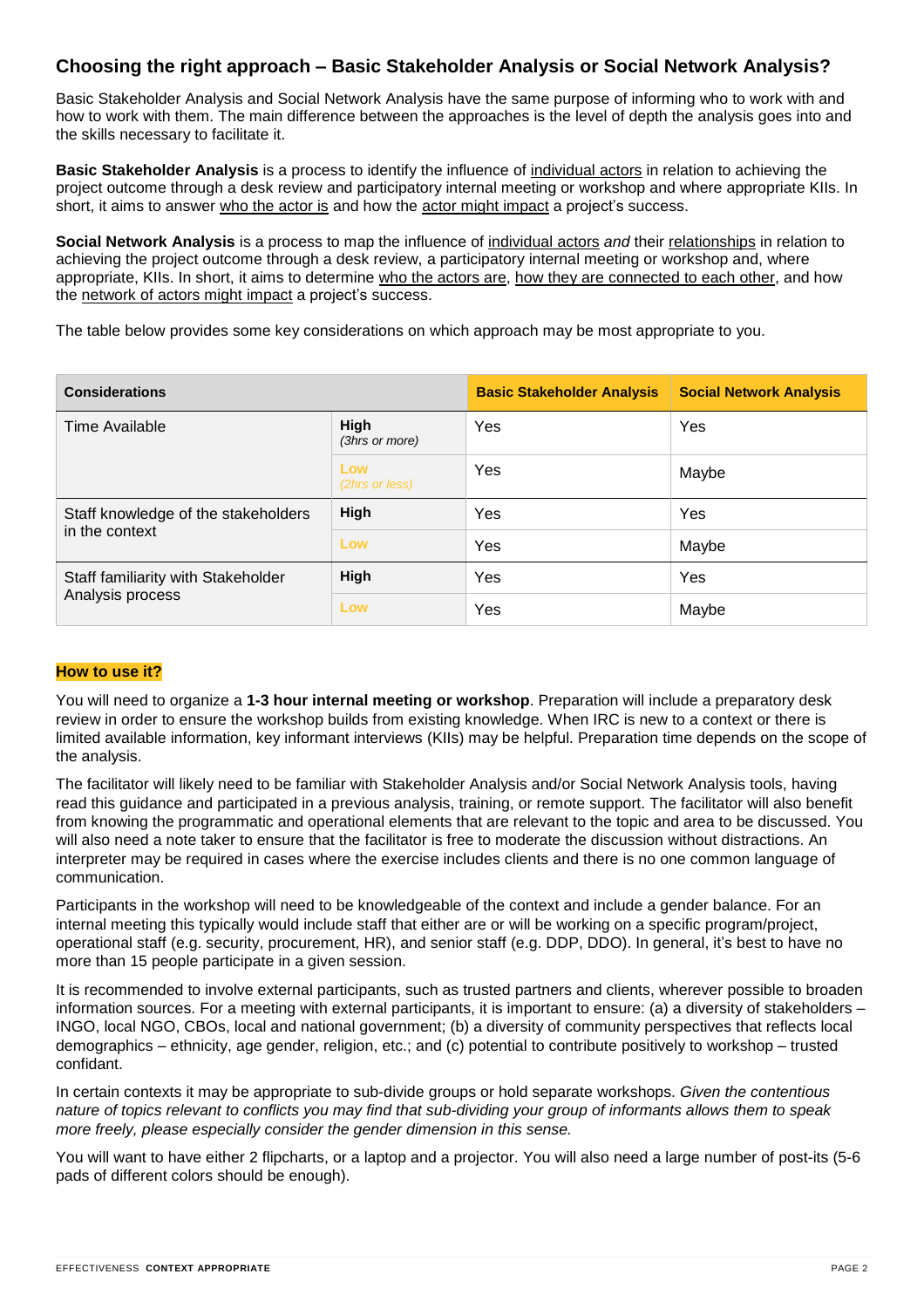# **Overview**

**What is a 'stakeholder' or 'actor'?** A stakeholder (also referred to as an actor) is any entity or individual who can significantly impact on outcomes for people, either positively or negatively. Examples of actors include: local and national government, local and international NGOs, businesses, faith-based groups, academic and research institutions, armed groups, community committees, and local leaders. When identifying actors, the IRC should pay particular attention to those whose voice and influence may be less obvious to an international organization. The IRC should ensure the roles of women and girls, youth, elderly, disabled and other groups that may be marginalized in the community are included as actors.

# **Basic Stakeholder Analysis Steps:**

### **Preparation**

- 1. Define the Outcome Question
- 2. Preparatory Desk Review/KIIs

### **Meeting/Workshop**

- 3. List and categorize the actors
- 4. Quantify the level and type of influence of each actor
- 5. Analysis to action

**Your outputs will be:**

- A. Stakeholder List
- B. Stakeholder Analysis Matrix
- C. Stakeholder Engagement Plan (optional)

# **Social Network Analysis Steps:**

#### **Preparation**

- 1. Define the Outcome Question
- 2. Preparatory Desk Review/KIIs

### **Meeting/Workshop**

- 3. List and categorize the actors
- 4. List and categorize the relationships
- 5. Map the actor and their relationships
- 6. Analysis to action

**Your outputs will be:**

- A. Stakeholder List
- B. Stakeholder Map
- C. Stakeholder Engagement Plan (optional)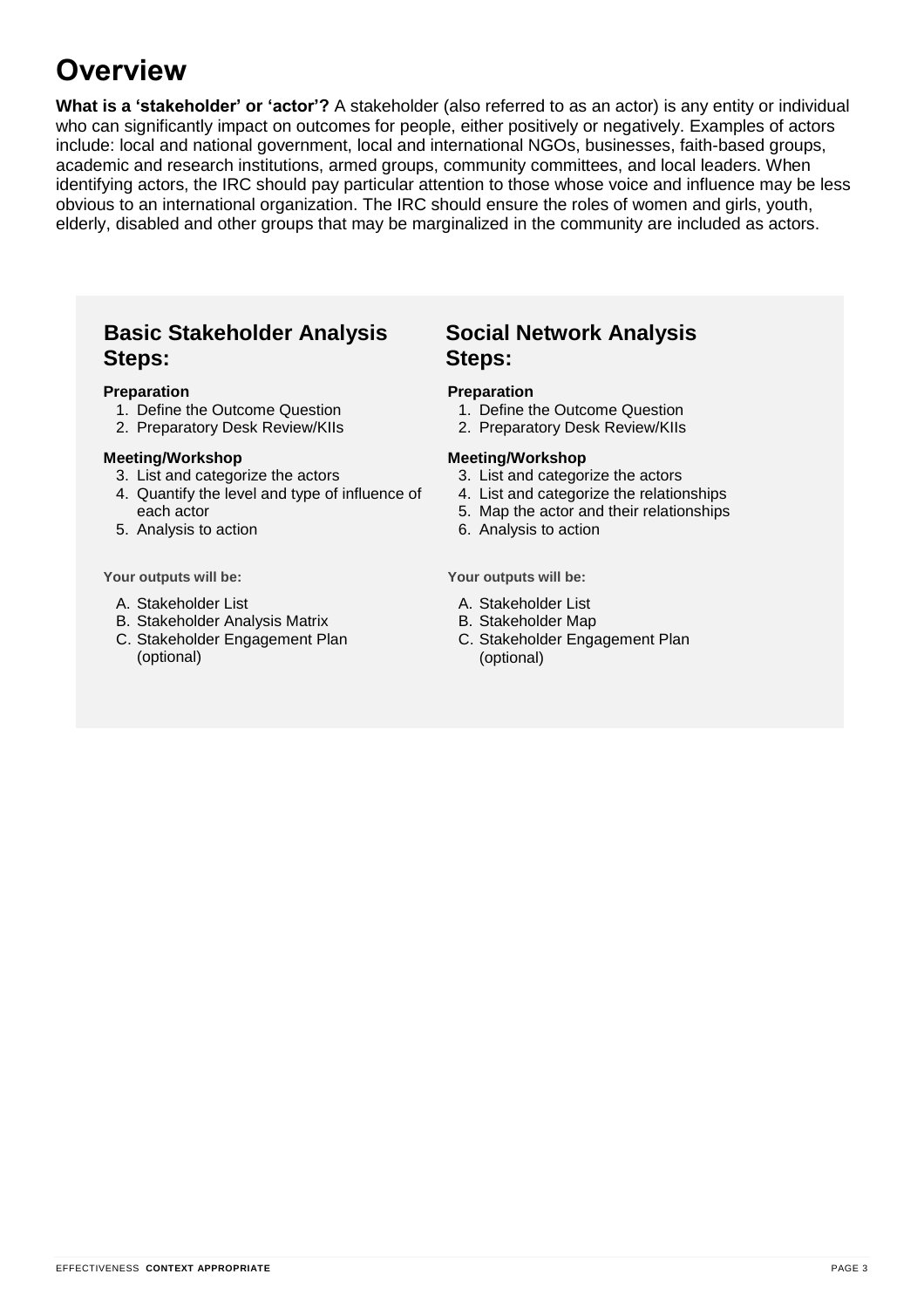# **Guidance**

# **Preparation**

# **Step 1:** Define the Outcome Question

A Stakeholder Analysis exercise is most useful when a clear question regarding the outcome IRC seeks to achieve is utilized to guide the analysis. The following two formulas may help to guide the development of an appropriate question.

- "Who can influence… / Who has influenced…"
	- For instance: "Who can influence the health-seeking behavior of women for pre- and post- natal visits in X district?"
	- o For instance: "Who can influence the payment of teachers stipends in X district over the next five years?"
- "Who is currently involved in… who was involved in…"



Example: In Sierra Leone the IRC worked to answer the question "Who can influence the effectiveness and sustainability of community health over the next 12 months?"

For instance: "Who is currently involved in the procurement, distribution and provision of X drugs in Y district?"

Influence is the degree to which an actor can help to achieve or block the desire outcome. This can be based on formal decision-making power (e.g. government permission), material power (e.g. money, facilities), informal influence (e.g. trusted community leader), or coercion (e.g. physical violence).

It is recommended that the following elements are included in the question: (a) either a focus on the level of influence or level of involvement; (b) the specific issue (see examples above); (c) within a specific geographic; and (d) if pertinent over a particular period of time.

Who Can Influence (Outcome) for (Client) + (geographic boundary) + (time horizon)?

# **Step 2: Preparatory Desk Review / Key Informant Interviews (KIIs)**

A key part of preparation is to ensure that the analysis is well-informed. These preparation activities can support in bringing external information or identifying external participants for the meeting or workshop.

**Desk review:** A review of existing information (e.g. from government, NGO coordination bodies, donors, etc.) can save time and resources. The desk review provides a starting point to determining who may be important stakeholders to consider, why they may be important, and any gaps in existing knowledge available. The [Basic](https://rescue.box.com/s/ql8fgqmrg4k23lgu9dwje4pv71das1du) [Stakeholder](https://rescue.box.com/s/ql8fgqmrg4k23lgu9dwje4pv71das1du) Analysis and Program Approach (BSA/PA) Template may be helpful as a starting point for organizing information discovered through the desk review. Included in the template are columns to facilitate the Basic Stakeholder Analysis and that help to inform an assessment of availability of partners, part of the process for determining program approach. More columns may be added to the tool as necessary to insert other relevant information that could inform future partnership decisions.

**(Optional) Key informant interviews:** If IRC staff are unfamiliar with the context and there is little existing information, key informant interviews (KIIs) may be necessary to building a base understanding of the relevant actors. KIIs can both fill information gaps and triangulate existing information or assumptions about the local stakeholders.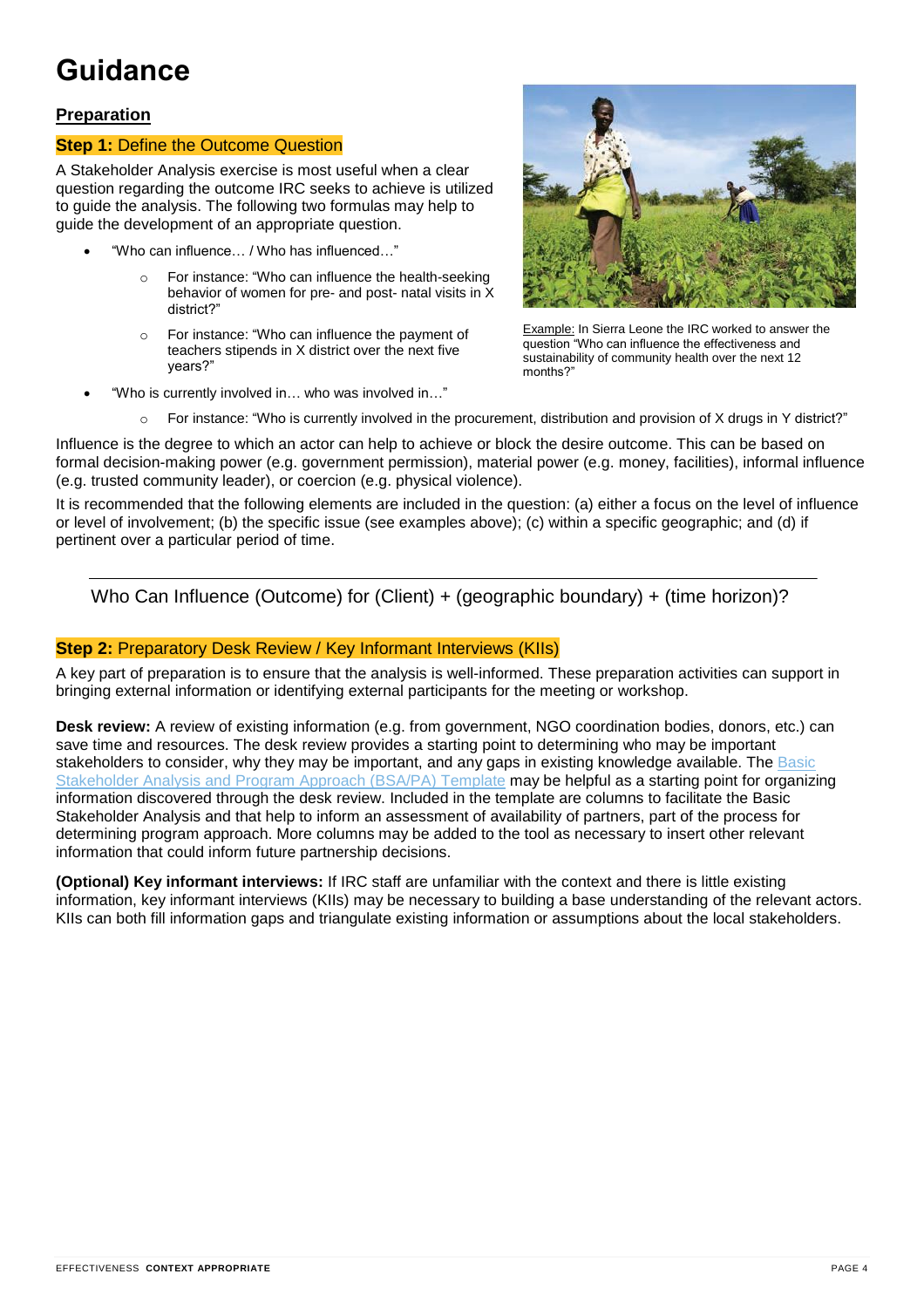# **Basic Stakeholder Analysis**

# **Step 3:** List and categorize actors

The first task is for participants to list all of the actors (individuals, groups, or organizations) that participants consider relevant to the question posed. In other words, participants would answer the question: "Who can influence…(the issue identified)?" When doing this Step, it is important to be specific about the individual actors – For example, an actor is not `local government' but an actor may be `ward executive officer'.

Have your colleagues initially write them on a flip-chart page (or projector). If a desk review was conducted, you may also consider referencing back to that list. Once the list is exhausted, encourage participants to reflect on what group the actors fall into in general. Common groupings may include: government, donors, INGOs, LNGOs, private sector, etc.



Assign each actor to a group and each group a color – then have colleagues write each actors name on a post-it nte of the color of the appropriate group. Once colleagues have listed all of the actors they can think of, check the gender of actors listed. If the majority of actors are male, ask teams to think of and try to list influential women or women's groups that may have been missed in the first listing. Add any identified to the list and categorize them.

If using the BSA/PA Excel [Template,](https://rescue.box.com/s/ql8fgqmrg4k23lgu9dwje4pv71das1du) fill-in 'Stakeholder List' Tab 1 columns for 'Stakeholder Name' and 'Type'

# **Step 4:** Quantify the level and type of influence of each actor

Turning to a new flip chart draw the following grid: For each actor you have noted, ask participants to quantify their influence and their level of support for the targeted outcome or question you defined at Step 1. As this step is about comparing each actor to another, it may be useful to start with either the most influential or the least influential actor, whose position is well understood. Similarly, you may wish to start with the actor who is least supportive or actively against the outcome along with the actor that is most supportive. An actor that may be indifferent to the outcome would be placed in the middle. It's important to note that the assessment is based on how and whether the actor influences the specified outcome, rather than an assessment of their general power or general support for IRC.

 If using the BSA/PA Excel [Template](https://rescue.box.com/s/ql8fgqmrg4k23lgu9dwje4pv71das1du), fill-in 'Stakeholder List' Tab 1 columns for 'Stakeholder Analysis Matrix'. This information will then populate the second 'Stakeholder Analysis Matrix' Tab 2. When rating level of influence, it is a comparative rating against another actor from very high influence (4) to no influence (0). When rating level of support, similarly it is a comparative rating from very high support/actively supporting the outcome (4) to very low support or actively seeking to undermine the outcome (0). Indifference in level of support for the outcome would be noted in the middle (2).

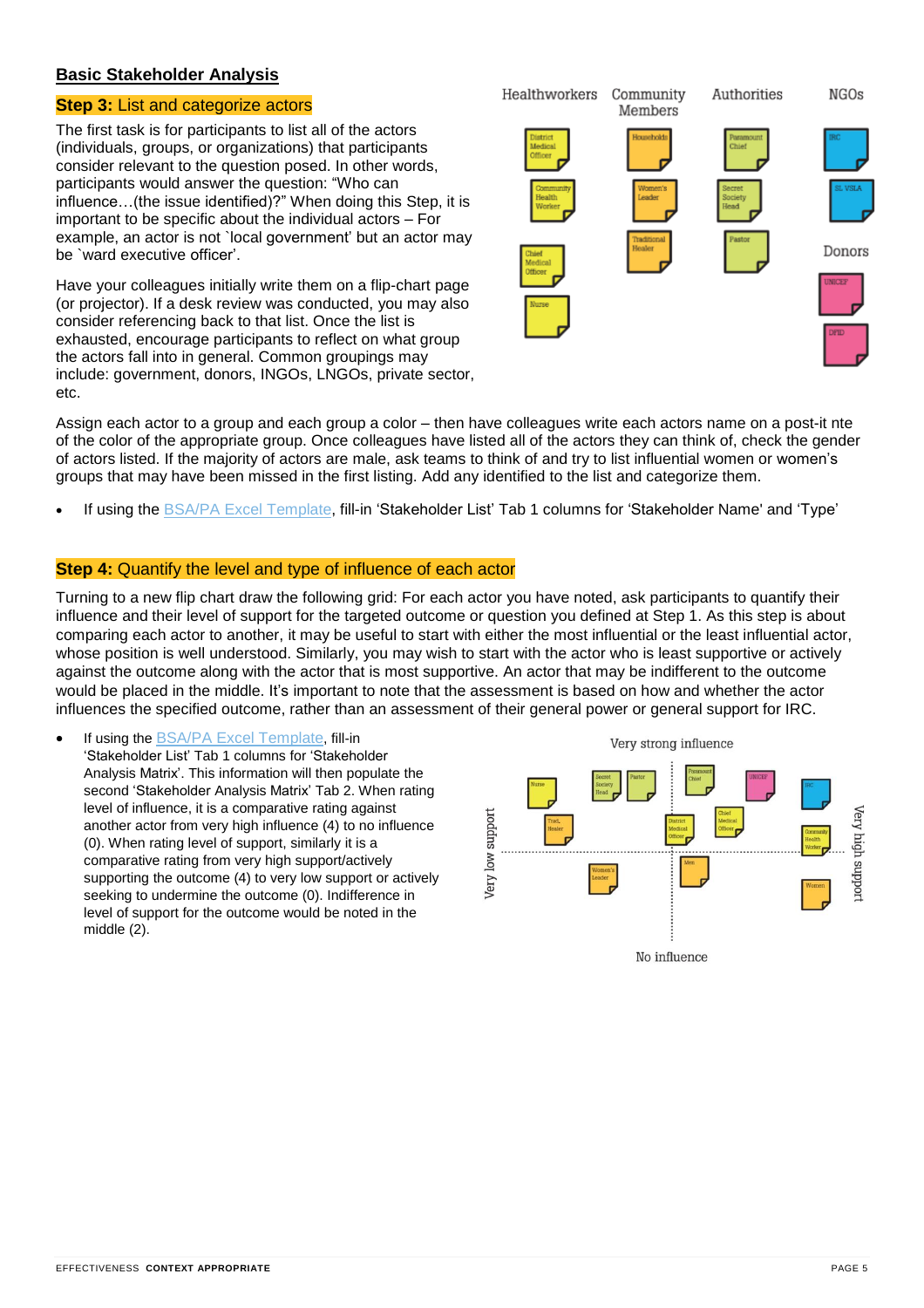# **Social Network Analysis<sup>1</sup>**

# **Step 3:** List and categorize actors

The first task is for participants to list all of the actors (individuals, groups, or organizations) that participants consider relevant to the question posed. In other words, participants would answer the question: "Who can influence…(the issue identified)?" When doing this Step, it is important to be specific about the individual actors. For example, an actor is not `local government' but an actor may be `ward executive officer'.

Have your colleagues initially write them on a flip-chart page (or projector).*<sup>2</sup>* Once the list is exhausted, encourage participants to reflect on what group the actors fall into in general. Common groupings may include: government, donors, INGOs, LNGOs, private sector, etc.

Assign each actor to a group and each group a color – then have colleagues write each actors name on a postit note of the color of the appropriate group. Once



colleagues have listed all of the actors they can think of, check the gender of actors listed. If the majority of actors are male, ask teams to think of and try to list influential women or women's groups that may have been missed in the first listing. Add any identified to the list and categorize them*.*

# **Step 4:** List and categorize the relationships

Once you have listed the actors, you can then begin to develop a Stakeholder Map that looks at the relationships between the actors. There are many different types of relationship or connections that can be mapped on a social network. Connections can be formal (e.g. reporting lines), informal (e.g. friendship or conflict), resource flows (e.g. financial, in kind support, drug provision or corruption) or informational (e.g. giving/receiving advice or the flow of data). The types of connections will be slightly different depending on your defined question and the context. Common themes may include:

- Formal reporting lines
- Financial support
- Non-financial support
- Informal influence over
- **Conflict**

It is suggested that a maximum of five types of connection are identified, preferably fewer, so that the map doesn't become too complicated. Each relationship will need to be carefully defined in writing and documented to the side for the participants' reference during the rest of the exercise.

l

<sup>1</sup> A more detailed guide on SNA may be found here: <https://www.rescue.org/sites/default/files/document/1263/socialnetworkanalysise-handbook.pdf>

<sup>2</sup> If a desk review was conducted, you may also consider referencing back to that list and integrating any missing actor names.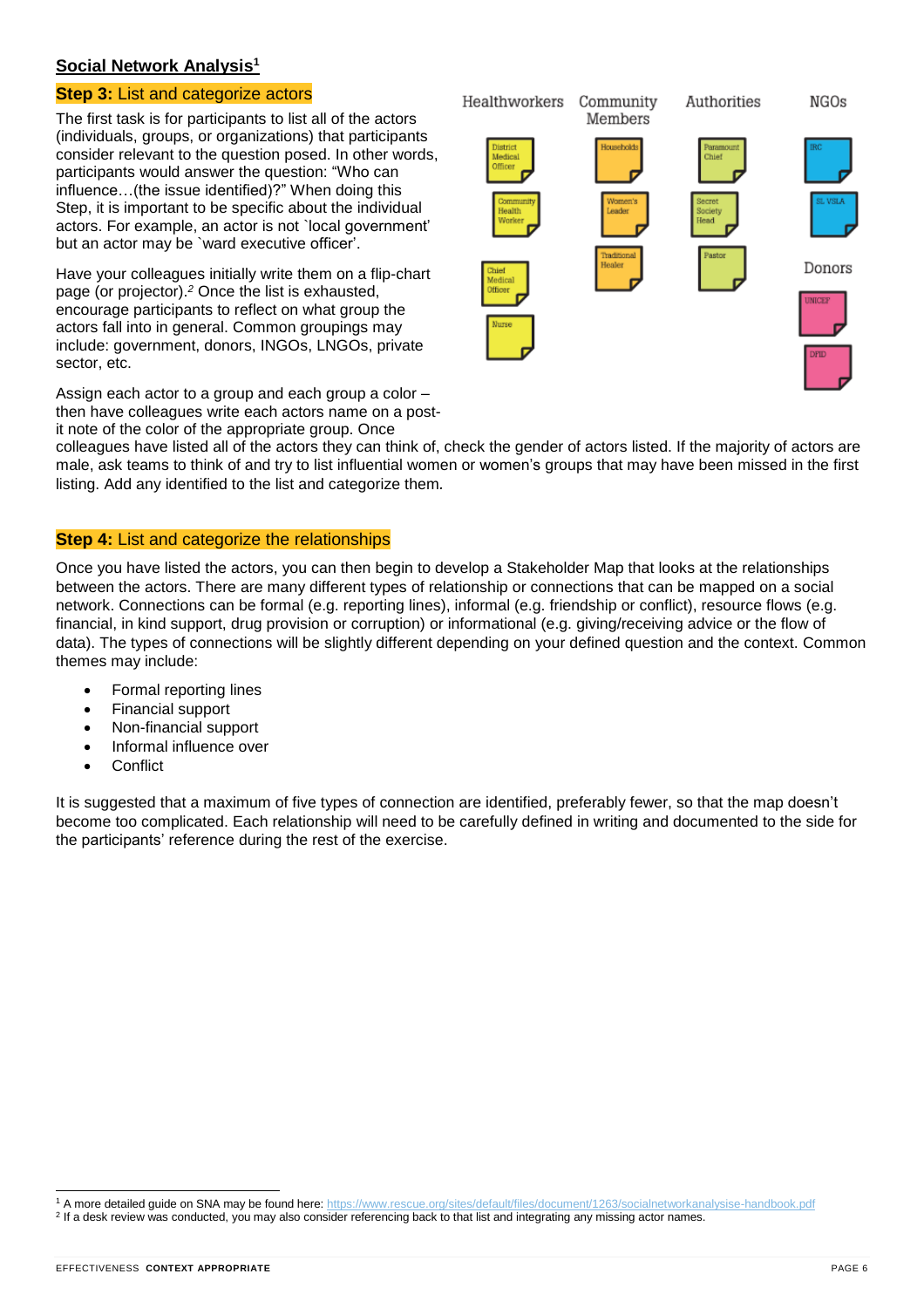

Each relationship type should be allocated a line colour and this made clear in a legend on the flip chart. Relationships can be weak (dotted line), moderate (single line), or strong (thick line).

# **Step 5:** Map the actors and their relationships

Once the types of relationship to investigate have been agreed, participants can start to identify the relationships that exist between actors by asking the question: How are these actors linked?

Start by clustering your `actors' around the targeted client group or outcome area (on the colored post-its) on a large work surface (several flip-chart pads taped together, or a wall to which post-its will durably adhere). As relationships are identified, participants draw connecting lines between actors (see image below).



**Example** - Sierra Leone Network Map

Start by simply examining the quality of each relationship. Once all the relationships have been drawn in, in terms of their quality you can investigate their direction and intensity. However, you may find that you are short on time and in this instance you may choose to identify a more limited series of core relationships. Once concluded, consider documenting the map by taking a picture or utilizing the online software [Kumu](https://kumu.io/) to make a digital version of the map.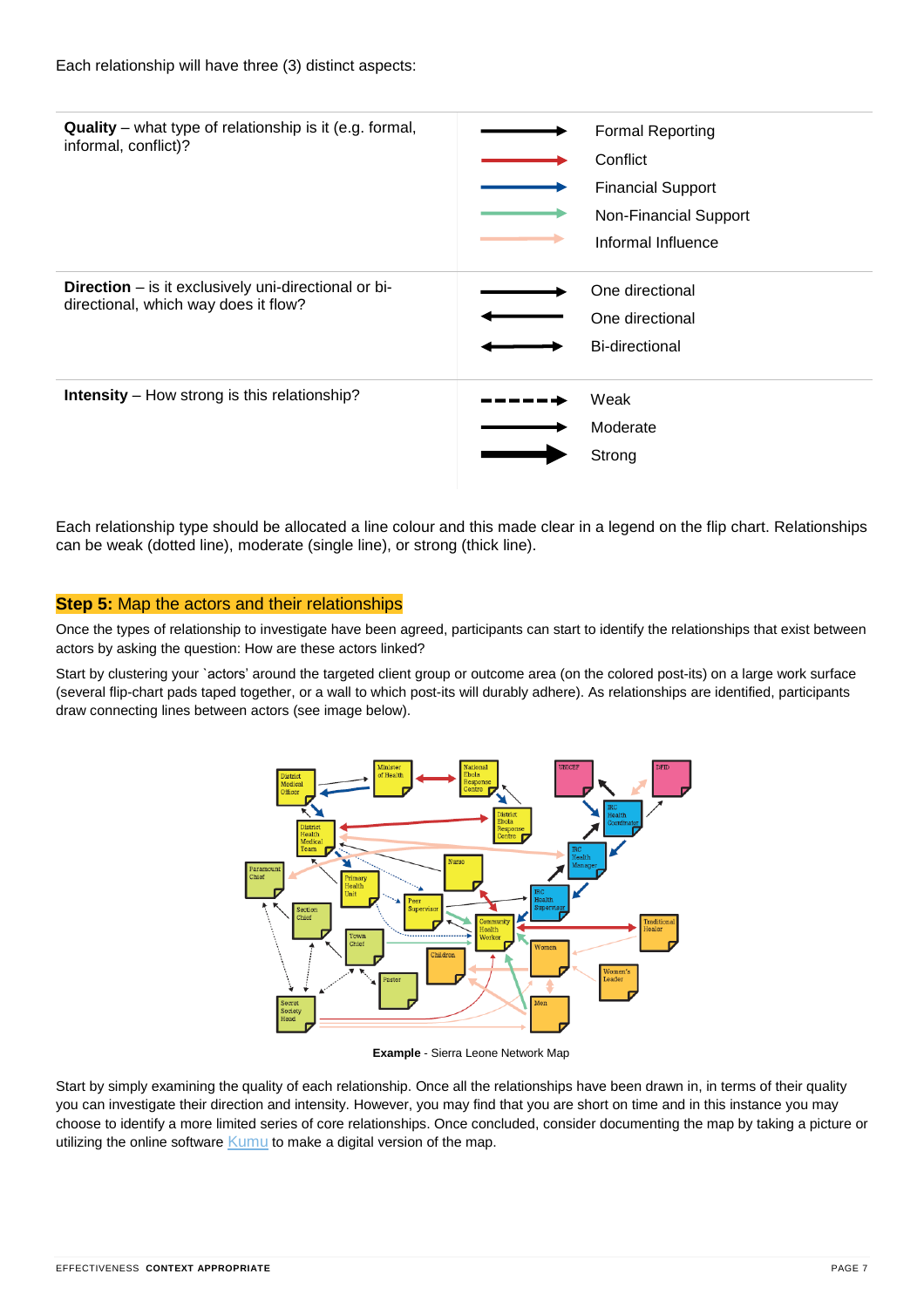# **Analysis to Action**

# **Step 5/6:** Analysis to Action

**Determining program approach for new geographies and new sectors<sup>3</sup>** When using stakeholder analysis to determine the program approach for initiating programs in a new geographical or outcome area, or reviewing Strategy Action Plans, the IRC frames this analysis in terms of its global strategic objectives, considering the following considerations:

- Effectiveness: can partnership leverage local understanding, networks and expertise to improve effectiveness of IRC's interventions?
- Scale and Reach: can partnership expand reach due to access and community acceptance?
- Best Use of Resources: can partnership ensure better value for money by building on existing capacities and resources, rather than duplicating and undermining those capacities and resources?
- Speed and Timeliness: can partnership enable a quicker response and more adaptive response?
- Responsiveness: can partnership better respond to the needs and priorities of the communities?
- Operational Feasibility: what is the relative feasibility of partnership compared with direct service delivery (can IRC rapidly establish operational capability, are there restrictions associated with current funding, does IRC need to form new partnerships, etc.)?

The analysis will produce a decision to either:

- **Focus exclusively on working in partnership** with local, national and international civil society organizations, and/ or government and private-sector entities
- **Pursue a mixed modality approach**, working in partnership as well as implementing services directly, potentially with a plan to transition the direct service delivery to partnership in future
- **Focus exclusively on delivering services directly** in the immediate term, while preparing for partnerships in the near term.

The Program Approach decision can be documented using the Basic [Stakeholder](https://rescue.box.com/s/ql8fgqmrg4k23lgu9dwje4pv71das1du) Analysis and Program Approach (BSA/PA) [Template.](https://rescue.box.com/s/ql8fgqmrg4k23lgu9dwje4pv71das1du) The 'Program Approach (SPMS)' tab will be where you will document the decision taken, along with the rationale for selection of that decision.

In addition, to better inform the 'Program Approach' decision, it may be helpful to analyse each actor individually against the strategic objectives in order to determine the feasibility of partnerships in your sector or geographic area. To do so, the BSA/PA [Template](https://rescue.box.com/s/ql8fgqmrg4k23lgu9dwje4pv71das1du) *'*Stakeholder List' tab includes columns that allow you to compare each actor individually against how they might contribute to meeting the strategic objectives. The template will then provide you a quick snapshot in the 'Program Approach (SPMS)' whether there are partners in your area available that do indeed support the strategic objectives.

**Informing project design:** In addition to informing a decision about IRC's overall program approach, stakeholder analysis can be used to inform individual project design. There is no one-size-fits-all approach to moving from the mapping analysis to action planning. However, participants may wish to focus the analysis of the network map on Risks and Opportunities.

# **Opportunities** may include:

- Friends in high places**:** You may identify certain actors that are highly influential and supportive of the outcome you are trying to achieve that will become a key ally to the project. For example, the Ministry of Health has struggled to train community health workers and would be supportive of IRC's new initiative to train health workers. Establish formal partnerships (e.g. sub-grant) or Memoranda of Understandings (MoUs) to ensure they are engaged and supporting the project.
- Popular support**:** You may find that there are actors that support the project's outcome, but have had little power to help achieve it. For example, women leaders are very supportive of ending gender-based violence in their community, but have struggled to get the local community leaders with more power to agree. Find ways to build their capacity to have more influence in their community and 'keep informed' so that they can also contribute.

l <sup>3</sup> More detailed guidance may be found in SPMS Chapter 3 found here: <https://rescuenet.rescue.org/Interact/Pages/Content/Document.aspx?id=6361>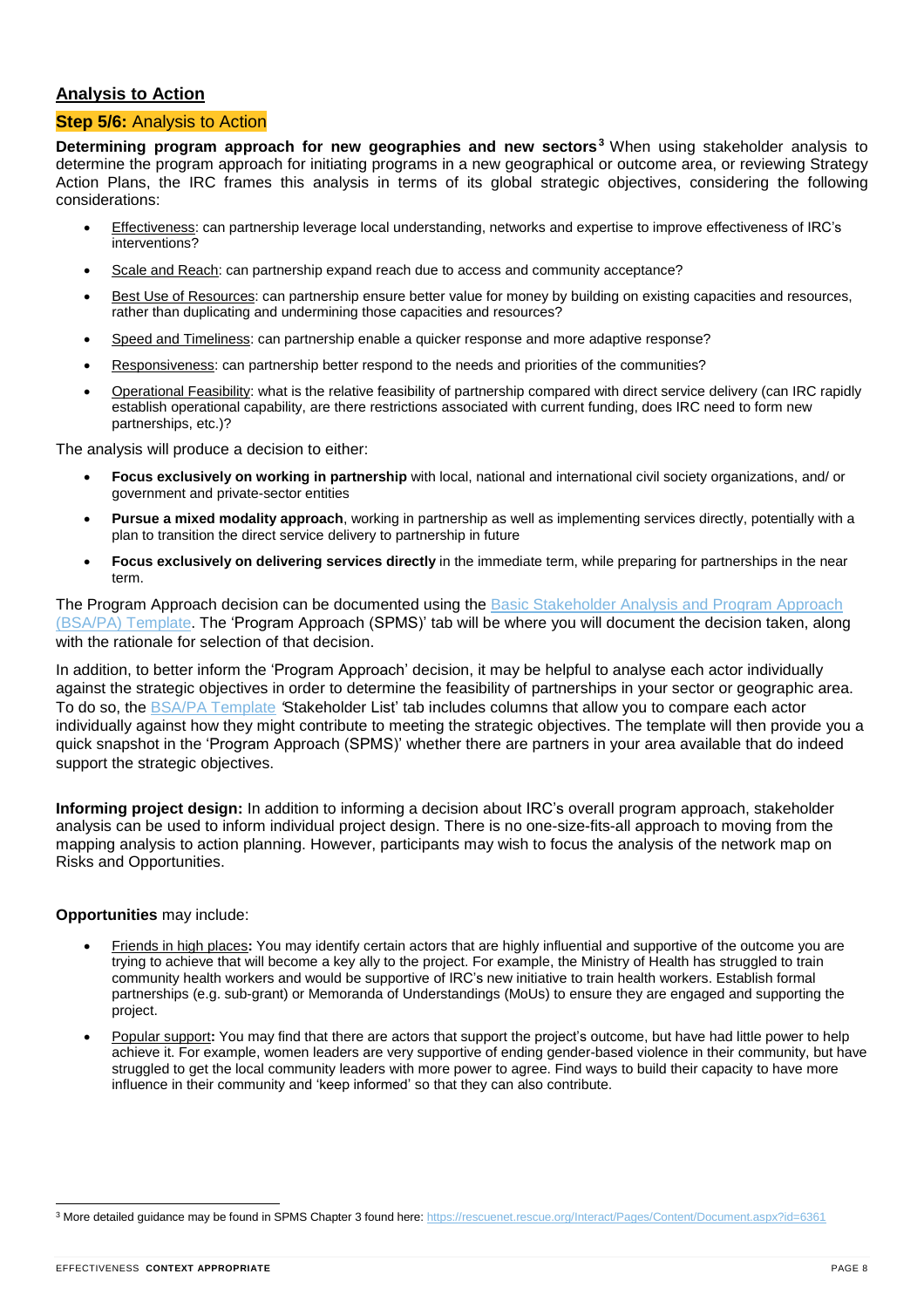#### Additional **opportunities** identified through Social Network Analysis:

- Critical relationship building**:** There may be some very simple wins that you identify during development of the network map. For example, you might identify two actors who are positive and have influence, but these champions may not be connected. Facilitating relationship building between key actors may prove beneficial.
- Tap into under-utilized support**:** You may identify actors within the network who are very positive about the change you seek to bring about, but who have not been given a role or sufficient voice within the proposed intervention. Give voice to these 'champions' and empower them to play a more central role.
- Building networks within the network**:** There may be the potential for coalition building to raise the voice and influence of those who are positive about the proposed change. This can be done through more formal partnership arrangements or could be through organizing events to give a platform to those who share your ambitions.

#### **Risks** may include:

- Spoilers: You may identify powerful actors that are against the outcome and will cause problems for the project. For example, local authorities do not support the presence of refugees in their district. Start by better understanding their interests/incentives and look for opportunities to align their interest with IRC to get them on board for the project or at least neutral to the project and at least 'kept satisfied'. Also, consider finding actors that might influence the spoilers to shift their opinion, such as community leaders.
- Quiet Saboteurs: You may identify actors that are against the outcome but do not have a lot of power to entirely derail the project. For example, husbands may not be supportive of their wives participating in the economic trainings and they may prevent their wives from accessing trainings. Take steps to mitigate risks that they could have to the project. Early engagement could help to change their opinion. If it is not possible to change their behaviour, then monitor closely and address if they start to pose challenges to project success.

Additional risks identified through Social Network Analysis:

- Dependency: The network may be highly dependent on a single actor or a funding source, which can create bottlenecks and sustainability concerns. Consider a partnering approach that fosters relationship-building and coordination between actors to reduce dependence on a single actor.
- Dysfunctional / conflicting relationships: There may be certain key broken relationships which impede the entire network. New actors or interventions can also introduce conflict for resources or control. Applying a Do No Harm approach that focuses on the commonalities between actors rather than the dividers can help to navigate such situations.
- Marginalization: Certain actors or groups of people may be excluded or marginalized within the network, perhaps owing to gender, ethnicity, status, income, or other factors. Carefully plan assessments and interventions to include marginalized groups.
- Disincentives for change: Certain actors may have disincentives to support the proposed change and may try to actively oppose it. Develop engagement strategies to shift their opinion.

**Stakeholder engagement planning:** After identifying potential actors to engage you can then document it in a Stakeholder [Engagement](https://rescue.box.com/s/d731u9axufq803kzrs7kb93596y5hgfc) Plan. For risks identified, you may consider also adding that to your Risk Matrix. The following is an illustrative list of engagement strategies for various types of actors identified using the Stakeholder Analysis Matrix below:

| <b>Keep satisfied</b><br>Develop advocacy strategy to get their buy-in<br>Consult or involve in key activities<br>Work with other actors to influence them | <b>Manage closely</b><br>Consult at key decision points<br>Establish formal partnerships<br>Conduct joint assessments<br>Hold regular coordination meetings         | HIGH INFLUENCE       |
|------------------------------------------------------------------------------------------------------------------------------------------------------------|---------------------------------------------------------------------------------------------------------------------------------------------------------------------|----------------------|
| <b>Monitor</b><br>Monitor potential negative impact of actor<br>Work with other supportive actors to influence and<br>gain support                         | <b>Keep informed</b><br>Consult at key decision points<br>Establish formal partnerships<br>Capacity building to increase influence<br>Provide updates on activities | <b>LOW INFLUENCE</b> |
| <b>LOW SUPPORT</b>                                                                                                                                         | <b>HIGH SUPPORT</b>                                                                                                                                                 |                      |